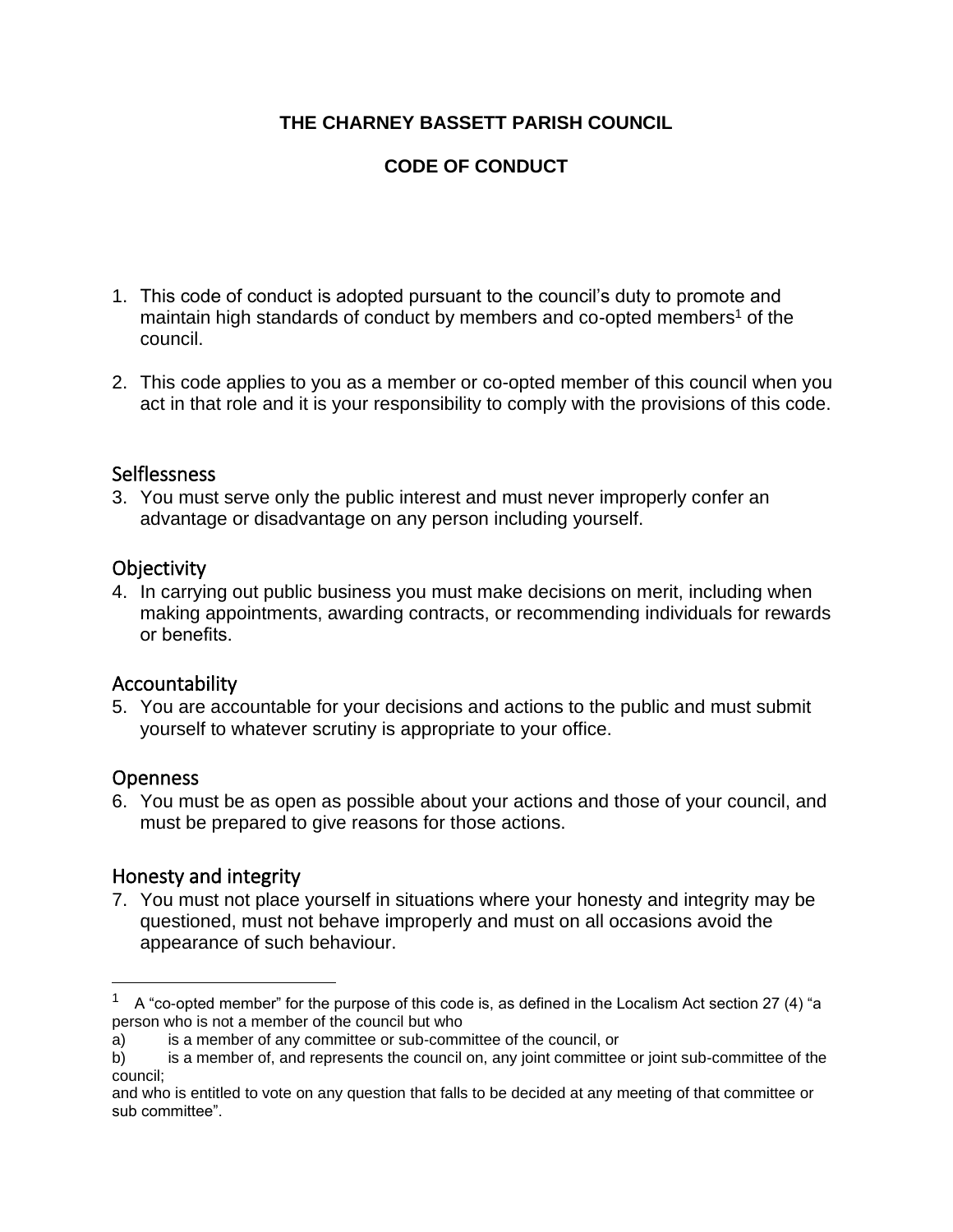#### Leadership

8. You must promote and support high standards of conduct when serving in your public post, in particular as characterised by the above requirements, by leadership and example in a way that secures or preserves public confidence.

# GENERAL OBLIGATIONS

- 9. You must treat others with respect and ensure that you are aware of and comply with all legal obligations that apply to you as a member or co-opted member of the council and act within the law;
- 10. You must not bully any person.
- 11. You must not do anything that compromises or is likely to compromise the impartiality of those who work for, or on behalf of the council.
- 12. You must not disclose information given to you in confidence by anyone, or information acquired by you of which you are aware, or ought reasonably to be aware, is of a confidential nature except where:
	- (i) you have the consent of a person authorised to give it;
	- (ii) you are required by law to do so;
	- (iii) the disclosure is made to a third party for the purpose of obtaining professional legal advice provided that the third party agrees not to disclose the information to any other person, or
	- (iv) the disclosure is:
		- a) reasonable and in the public interest;
		- b) made in good faith and in compliance with the reasonable requirements of the council.
- 13. You must not improperly use knowledge gained solely as a result of your role as a member for your own personal advantage.
- 14.When making decisions on behalf of or as part of the council you must have regard to any professional advice provided to you by the council's officers.
- 15.When using or authorising the use by others of the resources of the council:
	- (i) you must act in accordance with the council's reasonable requirements;
	- (ii) you must make sure that you do not use resources improperly for political purposes and do not use them at all for party political purposes.